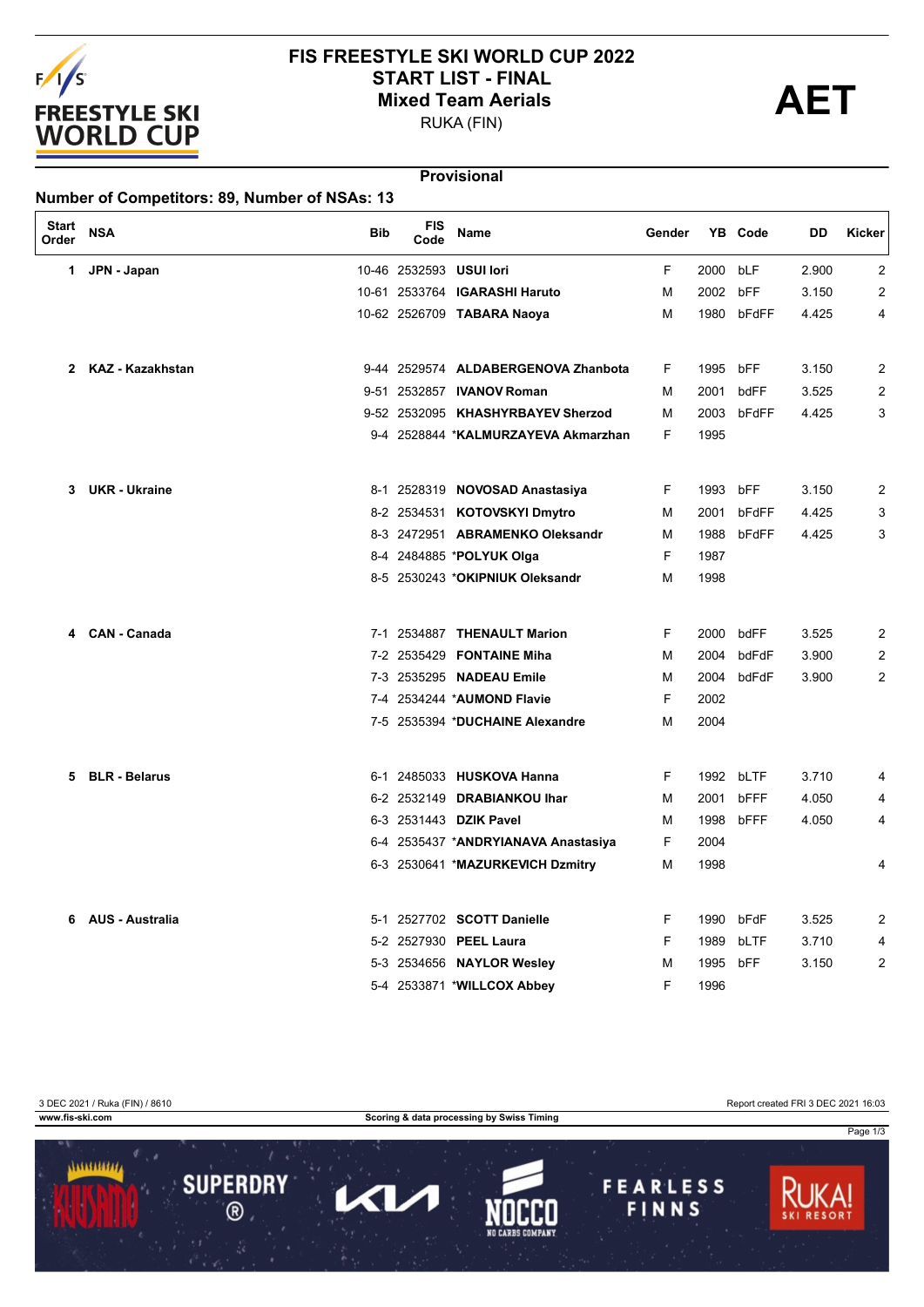

# **FIS FREESTYLE SKI WORLD CUP 2022** START LIST - FINAL<br>
Mixed Team Aerials<br>
PUKA (FIN)

RUKA (FIN)



| <b>Start</b><br>Order | <b>NSA</b>                              | <b>Bib</b> | <b>FIS</b><br>Code | Name                           | Gender |      | YB Code | DD    | Kicker |
|-----------------------|-----------------------------------------|------------|--------------------|--------------------------------|--------|------|---------|-------|--------|
| 7                     | <b>USA - United States of America</b>   |            |                    | 4-1 2530620 VINECKI Winter     | F      | 1998 | bdFF    | 3.525 | 2      |
|                       |                                         |            |                    | 4-2 2528330 LOUGHRAN Eric      | M      | 1995 | bFdFF   | 4.425 | 3      |
|                       |                                         |            |                    | 4-3 2532461 SCHOENEFELD Justin | м      | 1998 | bFdFF   | 4.425 | 4      |
|                       |                                         | 4-1        |                    | 2526863 *CALDWELL Ashley       | F      | 1993 |         |       |        |
|                       |                                         |            |                    | 4-5 2533963 *DEHLINGER Quinn   | M      | 2002 |         |       |        |
| 8                     | <b>SUI - Switzerland</b>                |            |                    | 3-1 2530723 BOUVARD Carol      | F      | 1998 | bFF     | 3.150 | 2      |
|                       |                                         |            |                    | 3-2 2533607 WERNER Pirmin      | M      | 2000 | bFdFF   | 4.425 | 4      |
|                       |                                         |            |                    | 3-3 2532120 ROTH Noe           | м      | 2000 | bdFFF   | 4.525 | 4      |
|                       |                                         |            |                    | 3-4 2534799 *PLATZ Ursina      | F      | 2003 |         |       |        |
|                       |                                         |            |                    | 3-5 2529111 *GYGAX Nicolas     | M      | 1996 |         |       |        |
| 9                     | <b>CHN - People's Republic of China</b> |            |                    | 2-1 2526230 XU Mengtao         | F      | 1990 | bLFF    | 4.028 | 3      |
|                       |                                         |            |                    | 2-2 2527482 JIA Zongyang       | M      | 1991 | bFdFF   | 4.425 | 3      |
|                       |                                         |            |                    | 2-3 2526229 QI Guangpu         | м      | 1990 | bdFFF   | 4.525 | 3      |
|                       |                                         |            |                    | 2-4 2529016 *KONG Fanyu        | F      | 1993 |         |       |        |
|                       |                                         |            |                    | 2-2 2533272 *SUN Jiaxu         | M      | 1999 |         |       |        |
| 10                    | <b>RUS - Russian Federation</b>         | $1 - 1$    | 2529999            | <b>NIKITINA Liubov</b>         | F      | 1999 | bdFF    | 3.525 | 2      |
|                       |                                         |            | 1-2 2528969        | <b>NIKITIN Stanislav</b>       | М      | 1995 | bFdFF   | 4.425 | 4      |
|                       |                                         |            |                    | 1-3 2529995 BUROV Maxim        | м      | 1998 | bdFFF   | 4.525 | 4      |
|                       |                                         | $1 - 4$    |                    | 2533679 *PRYTKOVA Anastasija   | F      | 2002 |         |       |        |
|                       |                                         |            |                    | 1-5 2527534 *BUROV Ilia        | M      | 1991 |         |       |        |
|                       |                                         |            |                    |                                |        |      |         |       |        |

| Jury                               |                        |            | <b>Technical Data</b> |                       |                 |            |              |
|------------------------------------|------------------------|------------|-----------------------|-----------------------|-----------------|------------|--------------|
| <b>FIS Technical Delegate</b>      | <b>ARNOLD Karin</b>    | SUI        | Course Name           | <b>Ruka Aerials</b>   |                 |            |              |
| <b>Head Judge</b>                  | TANAKA SUNDEKVIST Tina | JPN        |                       |                       | <b>Distance</b> | Height     | Gradient     |
| <b>Chief of Competition</b>        | <b>KANNINEN Timo</b>   | <b>FIN</b> | l In-run              |                       | 73.0m           |            | $26^{\circ}$ |
| <b>Officials</b>                   |                        |            | <b>Table</b>          |                       | 25.0m           |            |              |
| <b>FIS Race Director</b>           | RINALDI Andrea         | <b>FIS</b> | Landing               |                       | 30.0m           |            | $37^\circ$   |
| <b>Assistant FIS Race Director</b> | ROTERMUND Konrad       | <b>FIS</b> | Kicker 2              |                       | 6.70m           | 3.50m      | $65^{\circ}$ |
| <b>Chief of Course</b>             | TERVA-AHO Tuukka       | <b>FIN</b> | l Kicker 3            |                       | 8.00m           | 4.10m      | $71^{\circ}$ |
| <b>Video Controller</b>            | LASSILA Lydia          | <b>AUS</b> | l Kicker 4            |                       | 8.00m           | 4.10m      | $71^{\circ}$ |
|                                    |                        |            | Judges                |                       |                 |            |              |
|                                    |                        |            | Judge 1               | <b>KRUCHOK Kirill</b> |                 | <b>BLR</b> |              |
|                                    |                        |            | Judge 2               | <b>CAMPBELL Terry</b> |                 | CAN        |              |
|                                    |                        |            | Judge 3               | <b>TAO Yongchun</b>   |                 | <b>CHN</b> |              |
|                                    |                        |            | Judge 4               | <b>LEONI</b> Giovanni |                 | SUI        |              |
|                                    |                        |            | Judge 5               | SIMSON Sarah          |                 | <b>USA</b> |              |

| www.fis-ski.com | Scoring & data processing by Swiss Timing                                       |                   |
|-----------------|---------------------------------------------------------------------------------|-------------------|
|                 |                                                                                 | Page 2/3          |
|                 |                                                                                 |                   |
|                 | <b>SUPERDRY</b><br><b>FEARLESS</b><br>FINNS<br>$^\circledR$<br>NO CARBS COMPANY | <b>SKI RESORT</b> |
|                 |                                                                                 |                   |